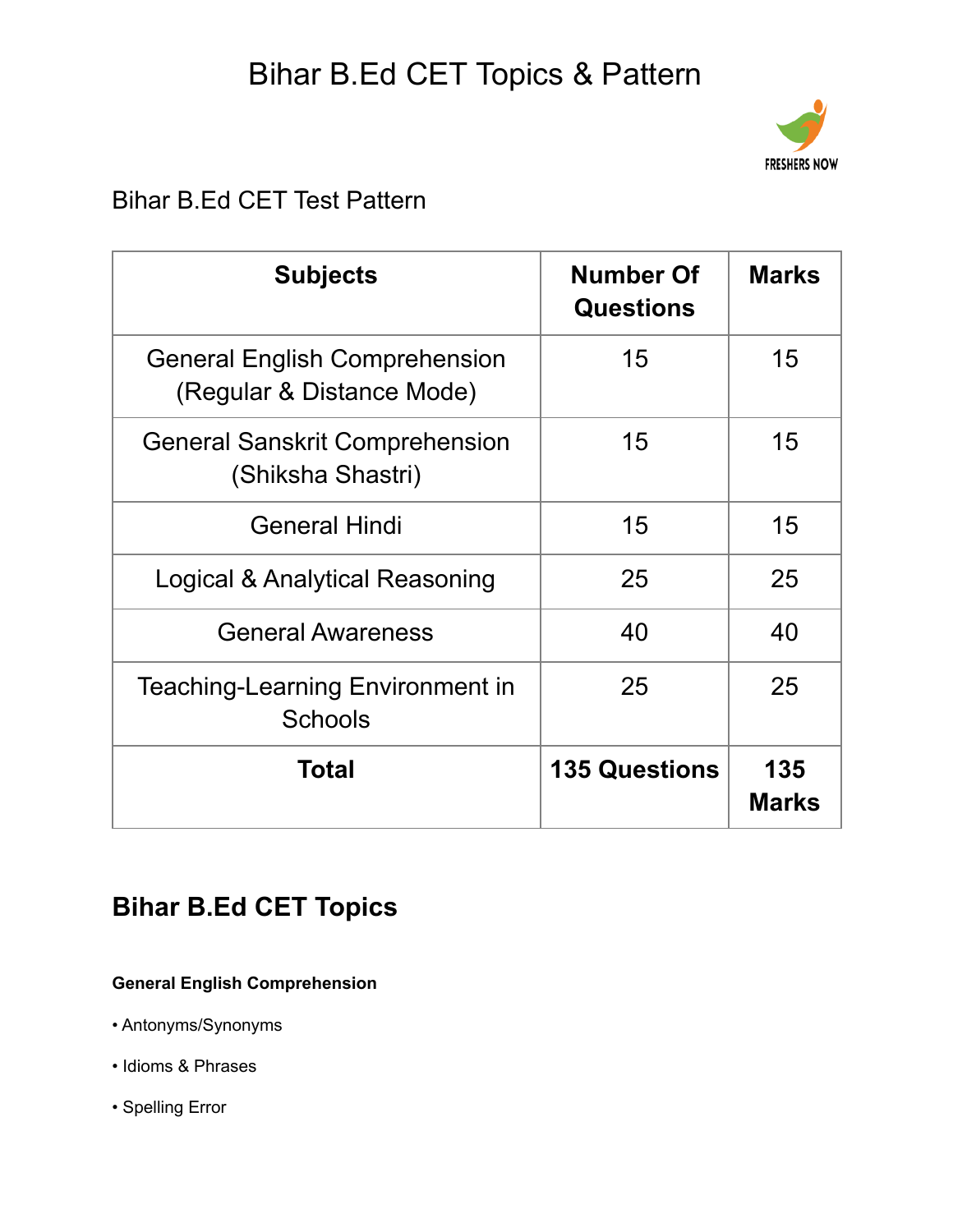## Bihar B.Ed CET Topics & Pattern



- One-word Substitution
- Fill in the Blanks

#### **General Hindi**

- सधिं धि/समास
- महुावरों और लोकोक्ति याँ/कहावतें
- गद्यांश
- रिक्त स्थान की पूर्ति
- उपसर्ग और प्रत्यय
- रस/छन्द/अलंकार, पर्यायवाची/विपरीतार्थक शब्द
- अनेक शब्दों के लिए एक शब्द
- पर्यायवाची/ विपरीतार्थक
- व्याकरण

#### **Logical & Analytical Reasoning**

- Statement and Arguments
- Situation Reaction Tests
- https://exams.freshersnow.com/category/entrance-exam-syllabus/
- Cause and Effect, Analytical Reasoning
- Statement and Courses of Action
- Punch lines
- Statement and Assumptions
- Deriving Conclusion
- Assertion and Reason
- Question-related to social Issue